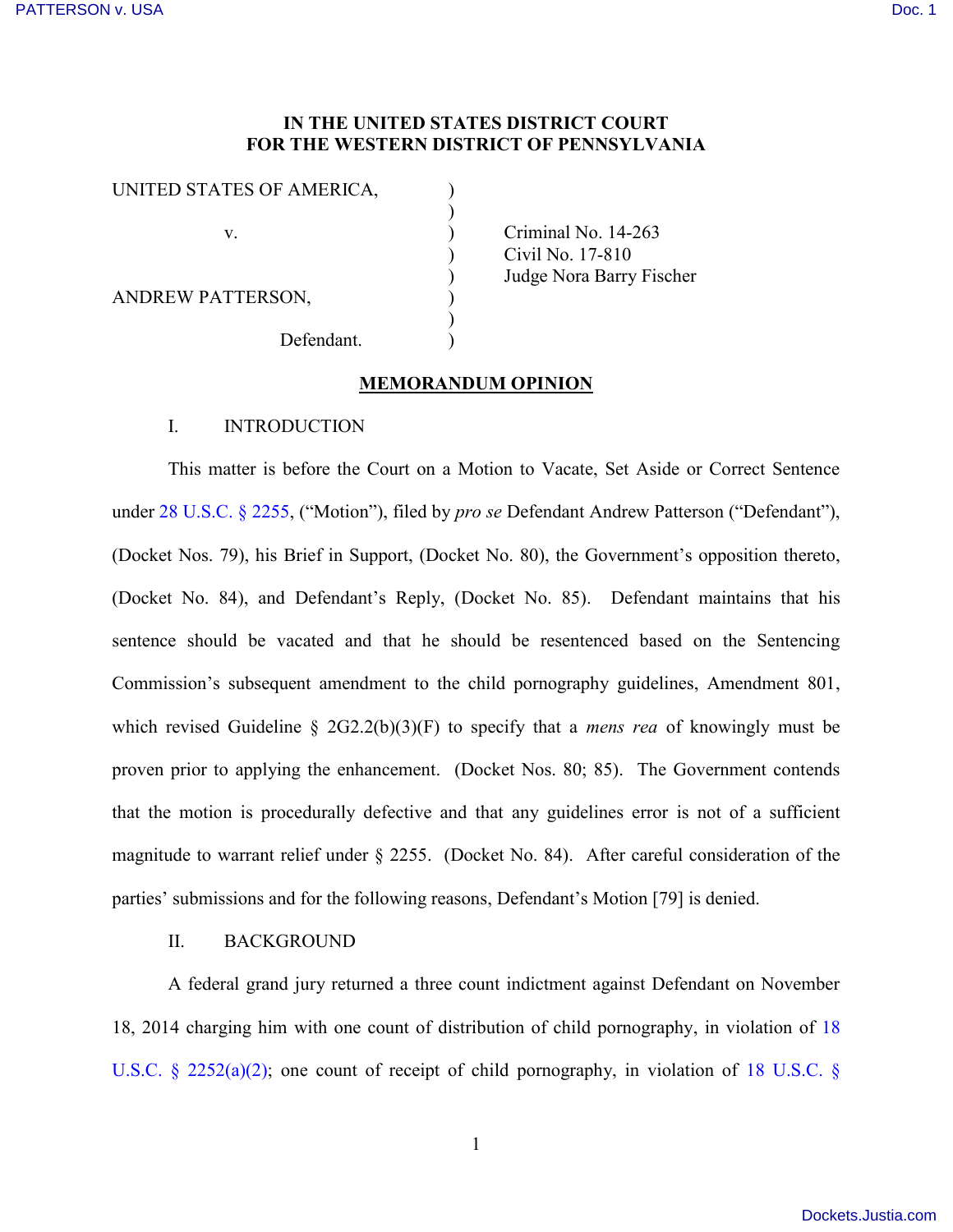$2252(a)(2)$ ; and one count of possession of child pornography, in violation of 18 U.S.C. §  $2252(a)(4)(B)$ . (Docket No. 1). On January 20, 2016, Defendant appeared before the Court and pled guilty to Count One of the Indictment pursuant to a plea agreement with the Government. (*See* Docket Nos. 46, 47; *Plea Letter dated 12/3/15*). Count One specifically charges the following:

> From on or about June 15, 2014, to on or about June 16, 2014, in the Western District of Pennsylvania and elsewhere, the defendant, ANDREW PATTERSON, did knowingly distribute visual depictions, namely videos and images in computer graphics and digital files, to an undercover detective of the Indiana County District Attorney's Office, the production of which involved the use of minors engaging in sexually explicit conduct, and which depicted minors engaging in sexually explicit conduct, as those terms are defined in Title 18, United States Code, Section 2256, using a means and facility of interstate and foreign commerce, specifically by computer.

> In violation of Title 18, United States Code, Section  $2252(a)(2)$ .

(Docket No. 1). The potential penalties for such offense included a mandatory minimum penalty of five years' incarceration and up to a term of twenty years' incarceration. *See* [18 U.S.C. §§](http://www.westlaw.com/Find/default.wl?rs=kmfn4.8&vr=2.0&kmvr=2.6&FindType=L&DB=1000546&DocName=18USCAS2252&kmsource=da3.0)   $2252(a)(2)$  and (b)(1).

As is the Court's practice, it conducted an extensive colloquy with Defendant to confirm that he was competent, understood the Constitutional and other rights that he was waiving by entering a guilty plea, and that he was knowingly and voluntarily pleading guilty to Count One. (*See* Docket Nos. 46, 47). The Court then addressed the terms of the plea agreement directly with Defendant, who assented, under oath, that: he had discussed all relevant matters pertaining to the plea agreement with his counsel; and, he was knowingly and voluntarily accepting the terms of the plea agreement and the waivers contained therein, including waiving his right to appeal the judgment and sentence to the Court of Appeals. (*Id.*; *Plea Letter dated 12/3/15*). The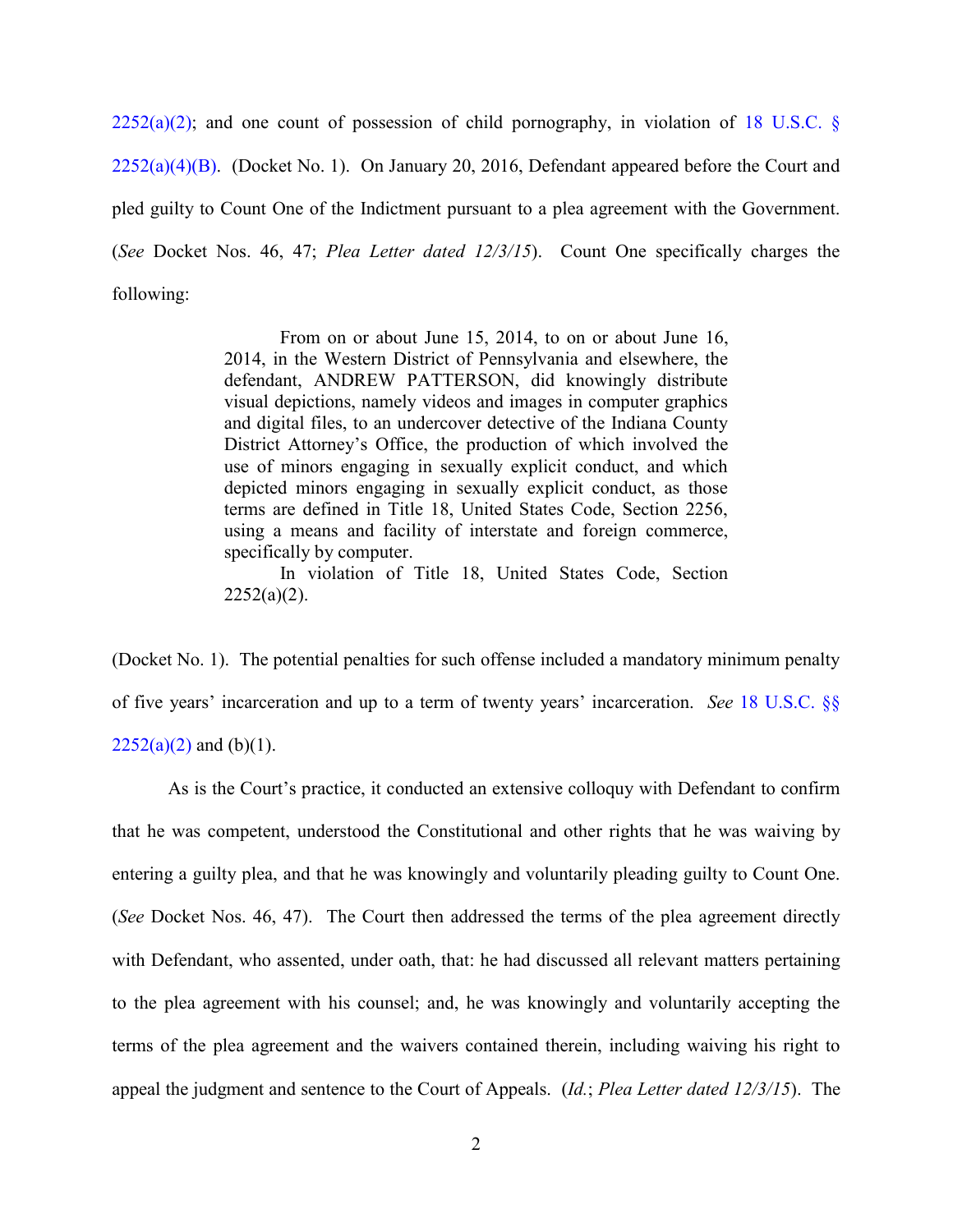Court next discussed the parties' comprehensive stipulations regarding the computations of the advisory guidelines range in Defendant's case, which included, among other things, that Defendant's base offense level would be increased "an additional 2 levels pursuant to  $\S$ 2G2.2(b)(3)(F) because the offense involved distribution." *Plea Letter 12/13/15* at ¶ C.3. After confirming that Defendant was fully informed of the charges, the potential penalties for same and the rights that he was waiving, the Court accepted his guilty plea to Count One. (*See* Docket Nos. 46, 47).

The Probation Office included the enhancement under Guideline  $\S 2G2.2(b)(3)(F)$  as part of its computations of the advisory guidelines range and no objections were lodged to the Probation Office's computations of the advisory guidelines or to any other aspect of the Presentence Investigation Report, ("PIR"). (PIR at  $\P$  27). As the Court noted in its Tentative Findings and Rulings, the Probation Office applied an additional five-level enhancement under Guideline § 2G2.2(b)(5) based on an alleged pattern of activity which the Court also imposed. (Docket No. 61 at §§ II.2). The Court determined that Defendant's advisory guidelines range was 240 months' incarceration because the otherwise applicable advisory guidelines range of 262 to 327 months' incarceration was above the statutory maximum penalty of 240 months' incarceration. (Docket No. 61).

At sentencing, no objections were lodged to the PIR or the Tentative Findings and Rulings, which were adopted as the Court's final rulings on the advisory guidelines range.<sup>1</sup> (Docket No. 75). Defendant moved for a variance below the advisory guidelines range of 240 months' incarceration and presented the expert testimony of Dr. Lawrence Sutton, a licensed

 $\overline{a}$ 

<sup>1</sup> Defendant argues in his *pro se* submissions that his counsel objected to the application of the 2-level enhancement under §  $2G2.2(b)(3)(F)$ . (Docket Nos. 79; 80; 85). He is mistaken as his counsel merely argued for a variance, reasoning that the application of the various enhancements collectively resulted in a sentence that was excessive under the § 3553(a) factors. (*See* Docket No. 68).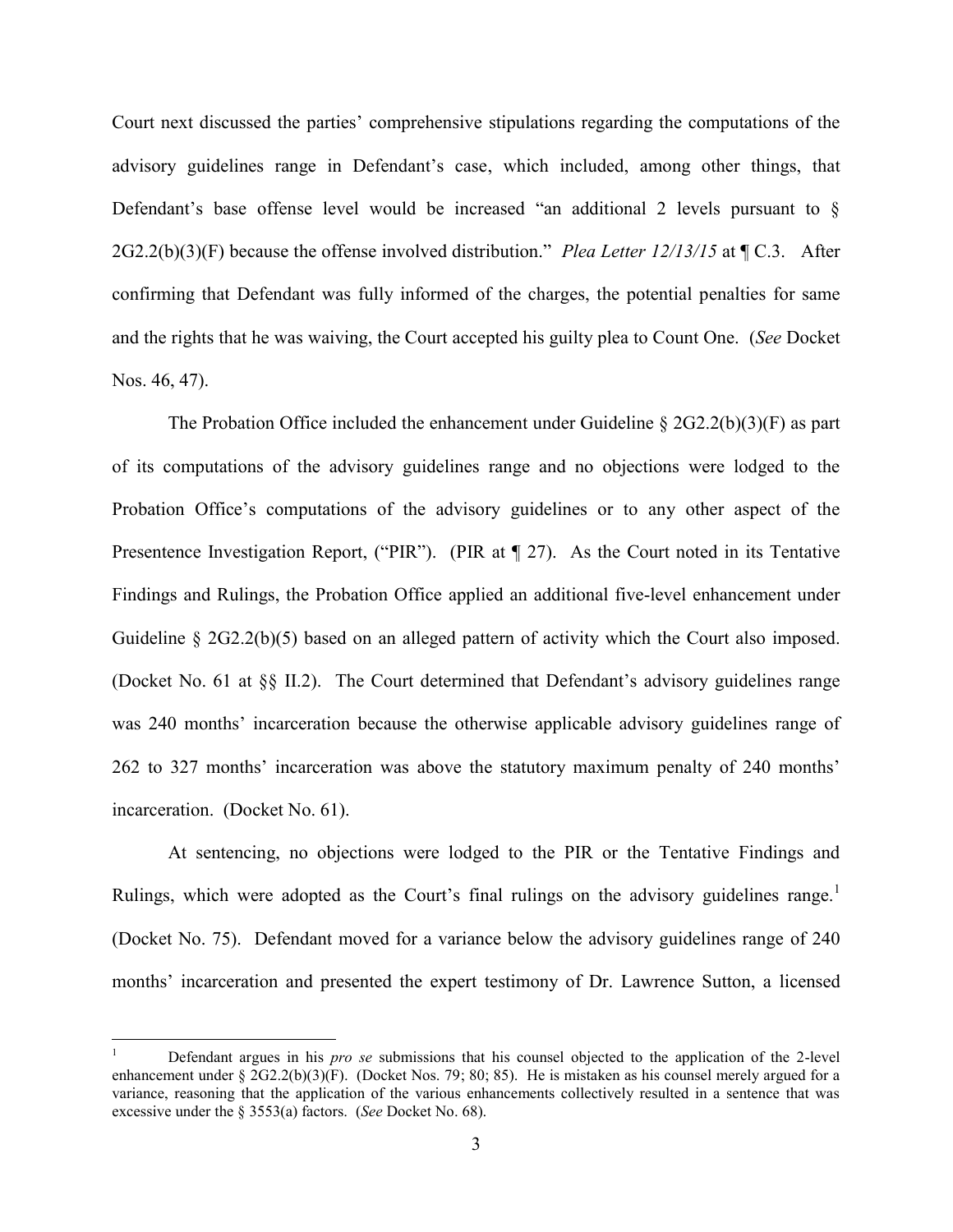psychologist, whom had also prepared a report that was presented to the Court in an effort to mitigate his sentence. (Docket Nos. 69; 75). After careful consideration of the § 3553(a) factors, the Court granted Defendant's motion, in part, and imposed a sentence of 151 months' incarceration, and a life term of supervised release. (Docket Nos. 75; 76). The Court also ordered him to pay a \$100 special assessment and to forfeit certain property used in the commission of the offense. (*Id.*). Restitution was not ordered, as the Government conceded that the claims of restitution which were made did not relate to the distribution offense to which Defendant had pled guilty. (Docket Nos. 71; 76). Counts Two and Three of the Indictment were also dismissed in accordance with the parties' plea agreement. (Docket Nos. 75; 76).

The facts of Defendant's case were uncontested as no objections were lodged to the PIR. (Docket Nos. 56; 58; 61). He admitted that he possessed over one thousand videos and several thousand images containing child pornography, many of which involved graphic depictions and videos of very young children, including toddlers and babies. (PIR at ¶¶ 4, 16-17). He likewise conceded that these files were saved and categorized in folders on his desktop computer. (PIR at ¶ 16). He had installed EMULE software on the computer and the child pornography was shared over the peer-to-peer network EDONKEY 2000. (PIR at ¶¶ 4, 16). A detective with the Indiana County District Attorney's Office conducting an undercover investigation on June 15 and 16, 2014, was able to make a direct connection to Defendant's computer through the file sharing network and successfully downloaded several video and image files containing child pornography from Defendant's computer. (*Id.* at ¶¶ 4-5). Such conduct formed the basis of the guilty plea to the charge of distribution of child pornography in violation of [18 U.S.C. §](http://www.westlaw.com/Find/default.wl?rs=kmfn4.8&vr=2.0&kmvr=2.6&FindType=L&DB=1000546&DocName=18USCAS2252&kmsource=da3.0)  [2252\(a\)\(2\).](http://www.westlaw.com/Find/default.wl?rs=kmfn4.8&vr=2.0&kmvr=2.6&FindType=L&DB=1000546&DocName=18USCAS2252&kmsource=da3.0) (*Id.*).

The Court was also well informed of Defendant's personal history and characteristics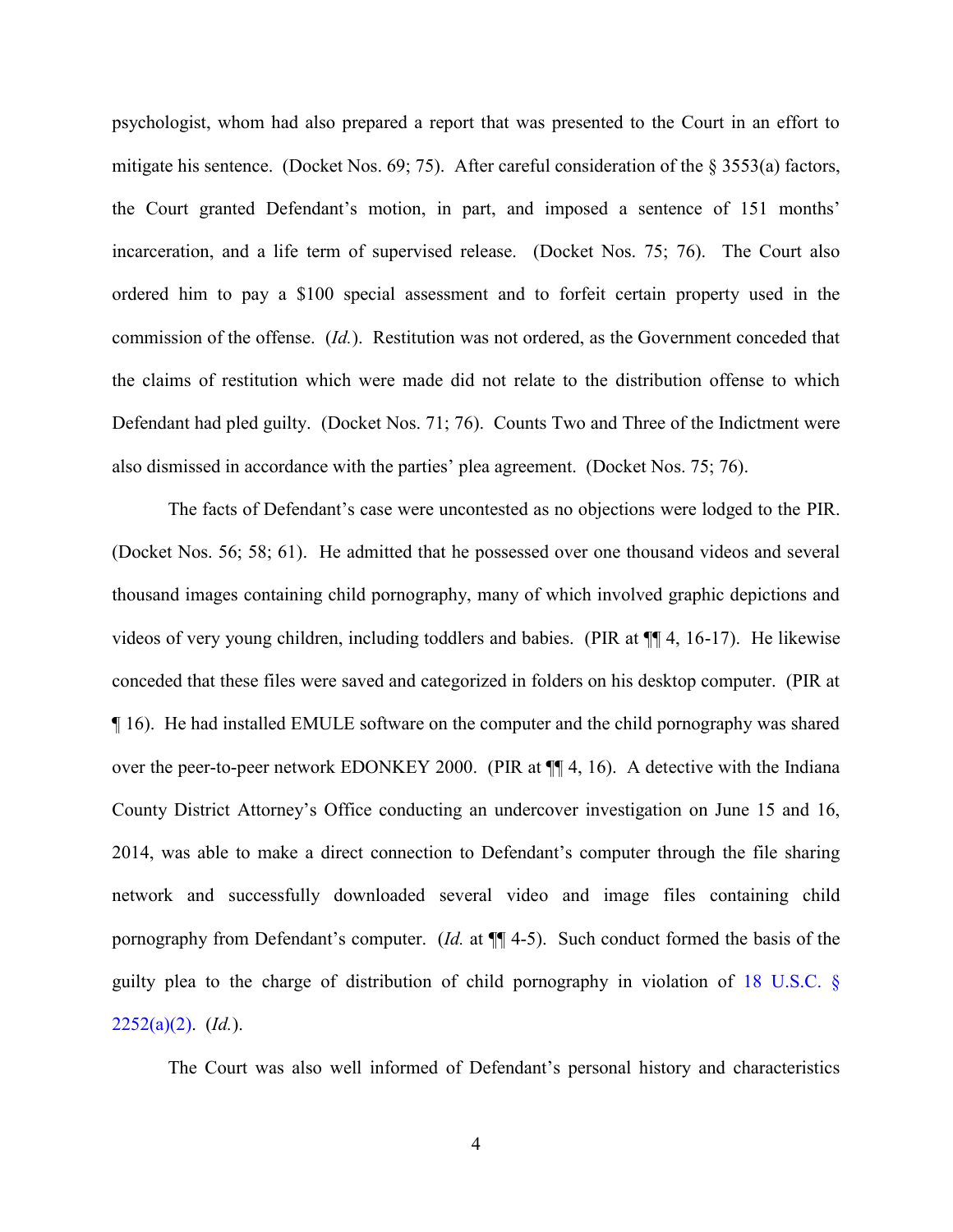through the information contained in the PIR, and his counsel's advocacy in his Sentencing Memorandum and at the sentencing hearing. (Docket Nos. 56; 69; 75; 76). To that end, Defendant was 46 years old, married and had a 15 year old daughter. (PIR at ¶¶ 55). He had a difficult upbringing in New York State and suffered from an autism spectrum disorder, as described by Dr. Sutton. (PIR at ¶¶ 19, 47-49, 57). Despite such diagnosis, he is high functioning and well educated, earning associates' and bachelors' degrees in computer technology and computer information sciences. (PIR at ¶¶ 60-61). Defendant also had an extensive work history as a software engineer, the most recent of which was for a local company where he earned approximately \$76,500 annually. (PIR at  $\P$  63). He previously served in the military for several years, reenlisting and receiving an honorable discharge. (PIR at  $\P$  64-65). Prior to his incarceration, Defendant was volunteering as a youth minister at a local church. (PIR at  $\P$  11).

As noted, this Court sentenced Defendant to 151 months' incarceration and a life term of supervised release on July 7, 2016. (Docket No. 76). Defendant did not appeal his conviction or sentence to the Court of Appeals. (*See generally* Docket Report 14-263). On June 19, 2017, Defendant timely filed his § 2255 Motion and Brief in Support within one year of his sentence becoming final. (Docket No. 79; 80). The Court advised Defendant of his rights under *[United](http://www.westlaw.com/Find/default.wl?rs=kmfn4.8&vr=2.0&kmvr=2.6&FindType=Y&DB=0000506&serialnum=1999263142&kmsource=da3.0)  States v. Miller*[, 197 F.3d 644 \(3d Cir. 1999\)](http://www.westlaw.com/Find/default.wl?rs=kmfn4.8&vr=2.0&kmvr=2.6&FindType=Y&DB=0000506&serialnum=1999263142&kmsource=da3.0) and he elected to proceed with the § 2255 Motion as filed. (Docket Nos. 81; 82). The Government filed its response in opposition on July 25, 2017. (Docket No. 84). Defendant thereafter submitted his Reply Brief on August 11, 2017. (Docket No. 85). The matter is now fully briefed and ripe for disposition.

#### III. LEGAL STANDARD

A prisoner in federal custody may move to vacate his or her sentence under [28 U.S.C. §](http://www.westlaw.com/Find/default.wl?rs=kmfn4.8&vr=2.0&kmvr=2.6&FindType=L&DB=1000546&DocName=28USCAS2255&kmsource=da3.0)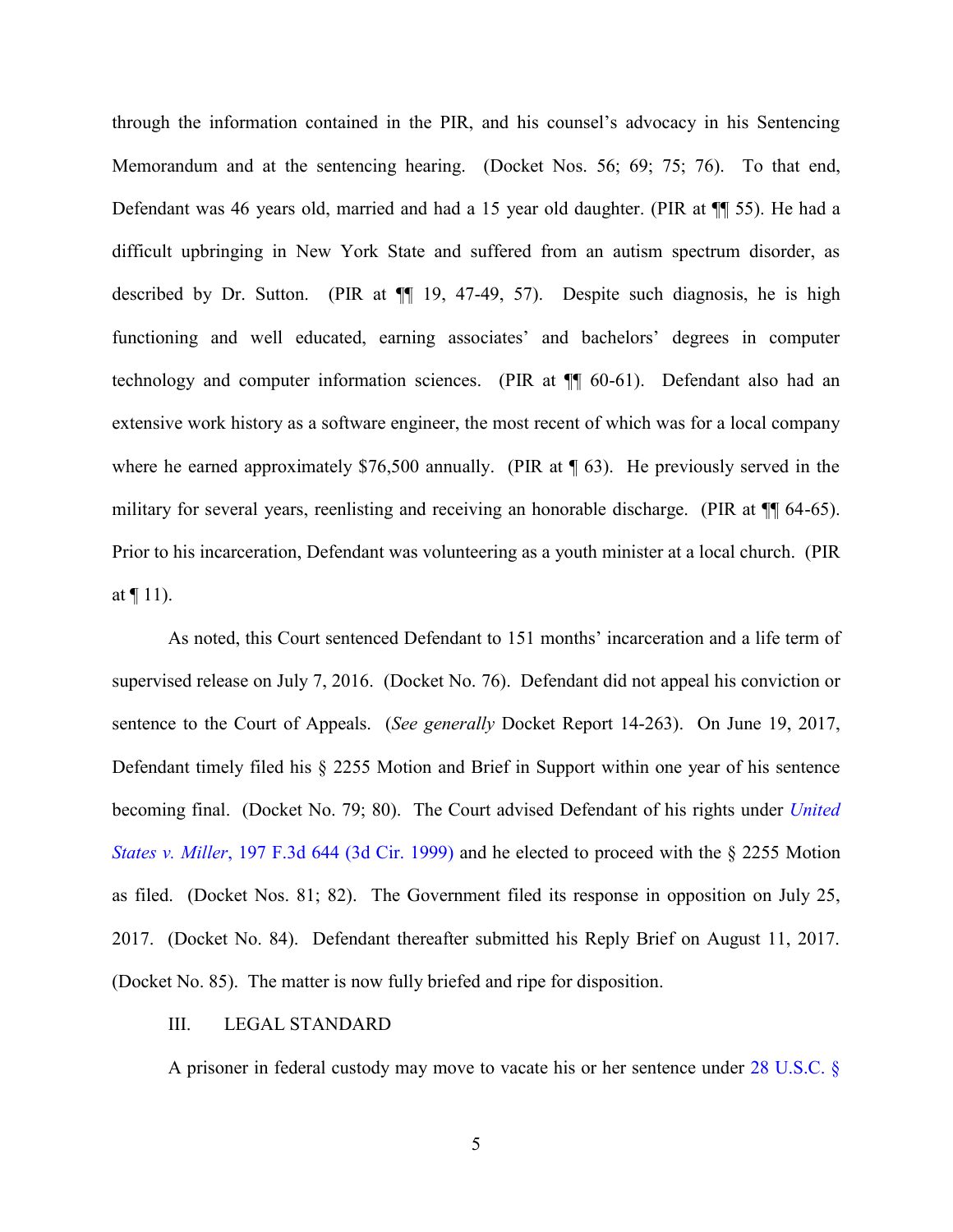[2255\(a\)](http://www.westlaw.com/Find/default.wl?rs=kmfn4.8&vr=2.0&kmvr=2.6&FindType=L&DB=1000546&DocName=28USCAS2255&kmsource=da3.0) if such "sentence was imposed in violation of the Constitution or laws of the United States." [28 U.S.C. § 2255\(a\).](http://www.westlaw.com/Find/default.wl?rs=kmfn4.8&vr=2.0&kmvr=2.6&FindType=L&DB=1000546&DocName=28USCAS2255&kmsource=da3.0) A motion under § 2255 is a collateral challenge that is viewed less favorably than a direct appeal and "relief under § 2255 is available only when 'the claimed error of law was a fundamental defect which inherently results in a complete miscarriage of justice, and ... present[s] exceptional circumstances where the need for the remedy afforded by the writ ... is apparent.'" *United States v. Travillion*[, 759 F.3d 281, 288 \(3d Cir. 2014\)](http://www.westlaw.com/Find/default.wl?rs=kmfn4.8&vr=2.0&kmvr=2.6&FindType=Y&DB=0000506&serialnum=2033783700&kmsource=da3.0) (quoting *[Davis v.](http://www.westlaw.com/Find/default.wl?rs=kmfn4.8&vr=2.0&kmvr=2.6&FindType=Y&DB=0000780&serialnum=1974127209&kmsource=da3.0)  United States*[, 417 U.S. 333, 346, 94 S.Ct. 2298, 41 L.Ed.2d 109 \(1974\)\)](http://www.westlaw.com/Find/default.wl?rs=kmfn4.8&vr=2.0&kmvr=2.6&FindType=Y&DB=0000780&serialnum=1974127209&kmsource=da3.0) (further quotations omitted). Generally, a district court must order an evidentiary hearing in a federal habeas case if a criminal defendant's § 2255 allegations raise an issue of material fact. *[United States v.](http://www.westlaw.com/Find/default.wl?rs=kmfn4.8&vr=2.0&kmvr=2.6&FindType=Y&DB=0000350&serialnum=1992047121&kmsource=da3.0)  Biberfeld*[, 957 F.2d 98, 102 \(3d Cir. 1992\);](http://www.westlaw.com/Find/default.wl?rs=kmfn4.8&vr=2.0&kmvr=2.6&FindType=Y&DB=0000350&serialnum=1992047121&kmsource=da3.0) *United States v. Tolliver*[, 800 F.3d 138, 140-41 \(3d](http://www.westlaw.com/Find/default.wl?rs=kmfn4.8&vr=2.0&kmvr=2.6&FindType=Y&DB=0000506&serialnum=2036994238&kmsource=da3.0)  [Cir. 2015\)](http://www.westlaw.com/Find/default.wl?rs=kmfn4.8&vr=2.0&kmvr=2.6&FindType=Y&DB=0000506&serialnum=2036994238&kmsource=da3.0). But, if there is "no legally cognizable claim or the factual matters raised by the motion may be susceptible of resolution through the district judge's review of the motion and records in the case," the motion may be decided without a hearing. *[United States v. Costanzo](http://www.westlaw.com/Find/default.wl?rs=kmfn4.8&vr=2.0&kmvr=2.6&FindType=Y&DB=0000350&serialnum=1980124289&kmsource=da3.0)*, [625 F.2d 465, 470 \(3d Cir. 1980\);](http://www.westlaw.com/Find/default.wl?rs=kmfn4.8&vr=2.0&kmvr=2.6&FindType=Y&DB=0000350&serialnum=1980124289&kmsource=da3.0) *see also Tolliver*[, 800 F.3d at 140-41.](http://www.westlaw.com/Find/default.wl?rs=kmfn4.8&vr=2.0&kmvr=2.6&FindType=Y&DB=0000506&serialnum=2036994238&kmsource=da3.0) If a hearing is not held, the district judge must accept the criminal defendant's allegations as true "unless they are clearly frivolous on the basis of the existing record." *[Gov't of Virgin Islands v. Bradshaw](http://www.westlaw.com/Find/default.wl?rs=kmfn4.8&vr=2.0&kmvr=2.6&FindType=Y&DB=0000350&serialnum=1984106578&kmsource=da3.0)*, 726 F.2d [115, 117 \(3d Cir. 1984\)](http://www.westlaw.com/Find/default.wl?rs=kmfn4.8&vr=2.0&kmvr=2.6&FindType=Y&DB=0000350&serialnum=1984106578&kmsource=da3.0). Similarly, "vague and conclusory allegations contained in a [§ 2255](http://www.westlaw.com/Find/default.wl?rs=kmfn4.8&vr=2.0&kmvr=2.6&FindType=L&DB=1000546&DocName=28USCAS2255&kmsource=da3.0) petition may be disposed of without further investigation." *[United States v. Knight](http://www.westlaw.com/Find/default.wl?rs=kmfn4.8&vr=2.0&kmvr=2.6&FindType=Y&DB=0000999&serialnum=2018087631&kmsource=da3.0)*, 2009 WL [275596, at \\*13 \(W.D. Pa. 2009\)](http://www.westlaw.com/Find/default.wl?rs=kmfn4.8&vr=2.0&kmvr=2.6&FindType=Y&DB=0000999&serialnum=2018087631&kmsource=da3.0) (quoting *United States v. Thomas*[, 221 F.3d 430, 437 \(3d Cir.](http://www.westlaw.com/Find/default.wl?rs=kmfn4.8&vr=2.0&kmvr=2.6&FindType=Y&DB=0000506&serialnum=2000457721&kmsource=da3.0)  [2000\)\)](http://www.westlaw.com/Find/default.wl?rs=kmfn4.8&vr=2.0&kmvr=2.6&FindType=Y&DB=0000506&serialnum=2000457721&kmsource=da3.0).

#### IV. DISCUSSION

Defendant argues that his federal sentence must be vacated and that he should be resentenced based on the subsequent revisions to Guideline § 2G2.2(b)(3)(F) which are set forth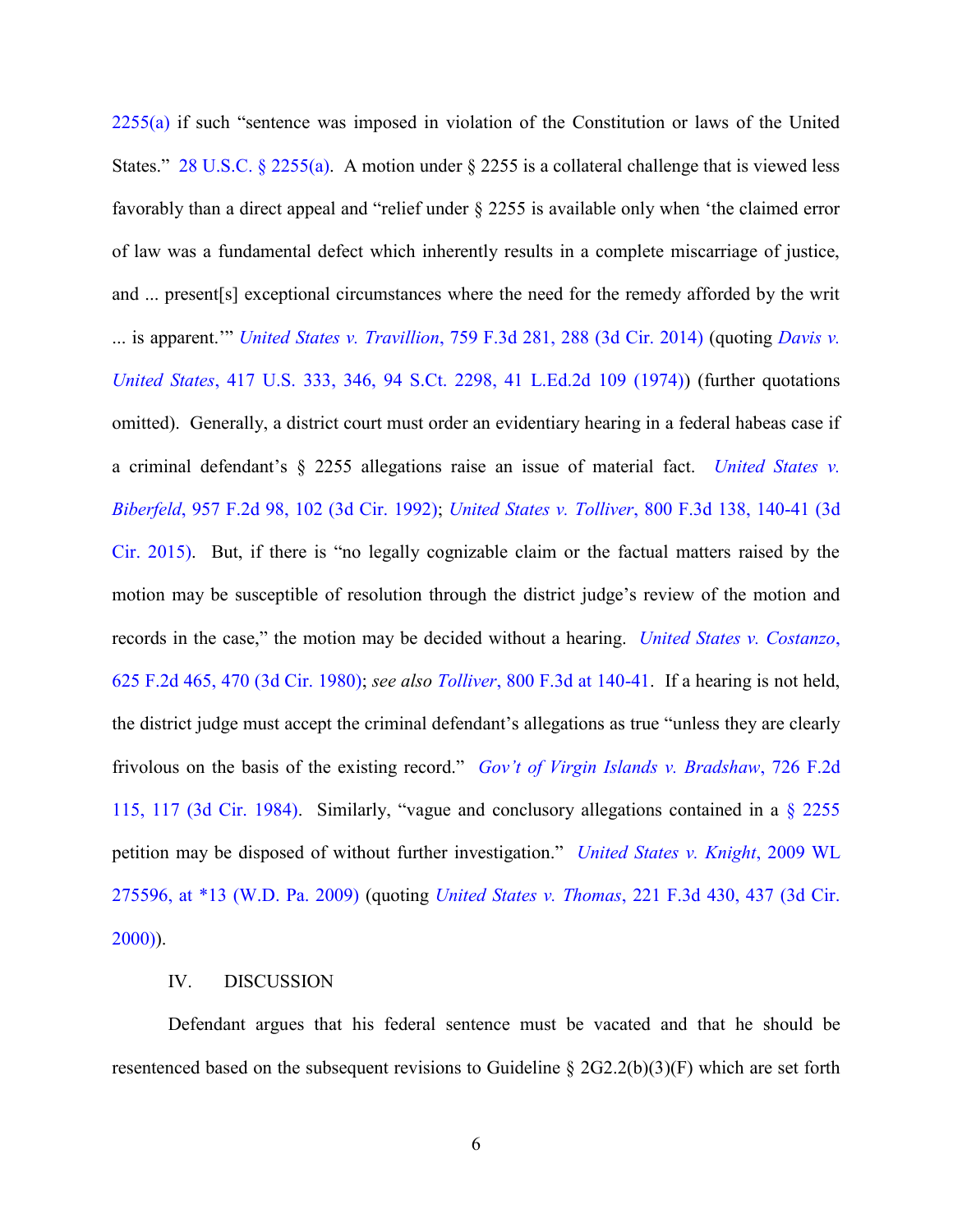in Amendment 801 to the United States Sentencing Guidelines, effective November 1, 2016, or several months after his sentencing hearing in July of 2016. (Docket Nos. 80, 85). He alleges that this change constitutes a "clarifying" amendment to the Guidelines which the Third Circuit has held is of the type that can be presented on collateral review. (*Id.*). Defendant contends that he is entitled to a hearing on his § 2255 Motion because he now claims that – despite his having pled guilty to distribution of child pornography, his background in computers and career as a software engineer – he allegedly did not know that the software that he was utilizing to download his child pornography was set up to share the materials with other users. (*Id.*). The Government counters that the Court should not reach the merits of Defendant's arguments because Amendment 801 is a "substantive" amendment to the Guidelines that has not been made retroactive by the Sentencing Commission and otherwise represents a challenge to an alleged error in the application of the sentencing guidelines which is not cognizable on collateral review via a [§ 2255](http://www.westlaw.com/Find/default.wl?rs=kmfn4.8&vr=2.0&kmvr=2.6&FindType=L&DB=1000546&DocName=28USCAS2255&kmsource=da3.0) motion. (Docket No. 84). Defendant replies with authority from outside the Third Circuit for the proposition that Amendment 801 has been deemed a "clarifying" amendment in some circuits and reiterates his allegation that he did not understand that he was sharing his child pornography with others via the EMULE software he had installed and used on his own computer. (Docket No. 85).

Having considered the parties' arguments, it is this Court's opinion that Defendant's motion is without merit and must be denied without a hearing. *[United States v. Lilly](http://www.westlaw.com/Find/default.wl?rs=kmfn4.8&vr=2.0&kmvr=2.6&FindType=Y&DB=0000506&serialnum=2016620775&kmsource=da3.0)*, 536 F.3d [190, 195 \(3d Cir. 2008\).](http://www.westlaw.com/Find/default.wl?rs=kmfn4.8&vr=2.0&kmvr=2.6&FindType=Y&DB=0000506&serialnum=2016620775&kmsource=da3.0) In reaching this decision, the Court need not address the parties' disputes as to whether Amendment 801 is properly characterized as a "substantive" or "clarifying" amendment to the Sentencing Guidelines or if relief under § 2255 is available to a defendant challenging this particular change to the guidelines. Rather, it is clear to the Court that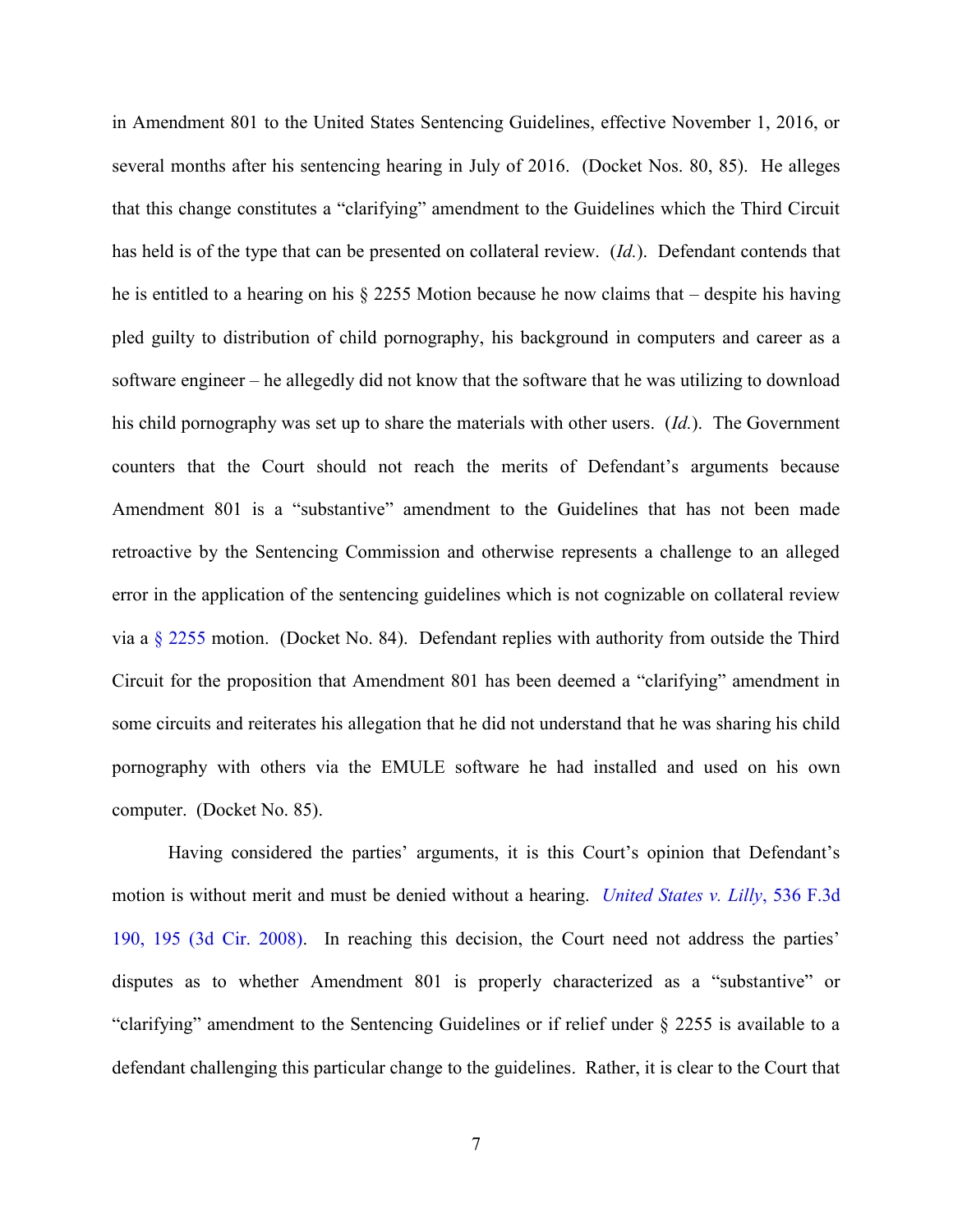the subsequent amendment to Guideline  $\S$  2G2.2(b)(3)(F) would not offer any relief to this Defendant because he pled guilty to distribution of child pornography, a crime which has the *mens rea* element of "knowingly" that has been incorporated into the newly revised version of  $\S$  $2G2.2(b)(3)(F)$  and the corresponding 2-level enhancement would still apply if he were sentenced today. *See e.g.,* [18 U.S.C. § 2252\(a\)\(2\)](http://www.westlaw.com/Find/default.wl?rs=kmfn4.8&vr=2.0&kmvr=2.6&FindType=L&DB=1000546&DocName=18USCAS2252&kmsource=da3.0) ("Any person who --- (2) knowingly receives, or distributes, any visual depiction that has been mailed, or has been shipped or transported in interstate or foreign commerce… by any means including by computer…, if-- (A) the producing of such visual depiction involves the use of a minor engaging in sexually explicit conduct; and (B) such visual depiction is of such conduct, … shall be punished as provided in subsection (b) of this section."); *[United States v. X-Citement Video, Inc.](http://www.westlaw.com/Find/default.wl?rs=kmfn4.8&vr=2.0&kmvr=2.6&FindType=Y&DB=0000780&serialnum=1994234931&kmsource=da3.0)*, 513 U.S. 64, 78-79 (1994) (holding that the mens rea of "knowingly" used in  $\S$  2252(a)(2) "extends both to the sexually explicit nature of the material and to the age of the performers."). Hence, by pleading guilty to distributing child pornography in violation of 18 U.S.C.  $\S$  2252(a)(2), Defendant has already admitted that he *knowingly* distributed child pornography, an admission which is sufficient to apply the amended version of this enhancement and foreclose his present objections to same.

This reasoning is fully supported by the language of both versions of the enhancement and the Sentencing Commission's explanation for the changes. In this regard, the 2015 version of Guideline § 2G2.2(b)(3)(F) used at Defendant's sentencing provided, in relevant part, that "[i]f the offense involved  $\ldots$  [d]istribution  $\ldots$  increase by 2 levels." U.S.S.G. §2G2.2(b)(3)(F) (2015). The revised version set forth in the 2016 Guidelines states that "[i]f the defendant knowingly engaged in distribution … increase by 2 levels." U.S.S.G. § 2G2.2(b)(3)(F) (2016). The commentary adds that "[f]or purposes of subsection  $(b)(3)(F)$ , the defendant 'knowingly engaged in distribution' if the defendant (A) knowingly committed the distribution, (B) aided,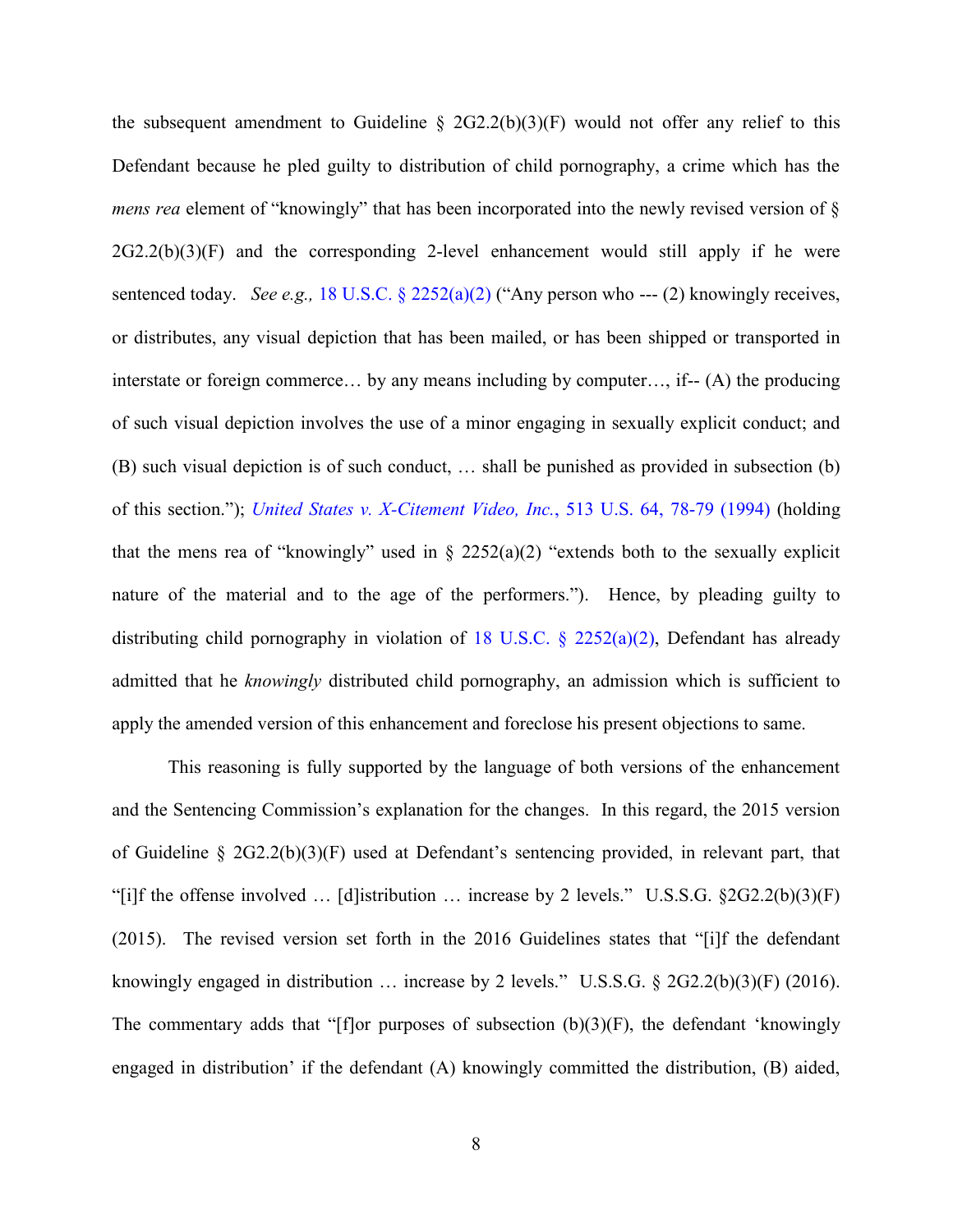abetted, counseled, commanded, induced, procured, or willfully caused the distribution, or (C) conspired to distribute." U.S.S.G. § 2G2.2, cmt. n.3. In the Supplement to Appendix C of the 2016 Sentencing Guidelines, the Sentencing Commission describes the need for the changes as follows:

# The 2-Level Distribution Enhancement

The circuits have reached different conclusions regarding whether application of the 2-level distribution enhancement at §2G2.2(b)(3)(F) requires a mental state (mens rea), particularly in cases involving use of a file-sharing program or network. The Fifth, Tenth, and Eleventh Circuits have held that the 2-level distribution enhancement applies if the defendant used a filesharing program, regardless of whether the defendant did so purposefully, knowingly, or negligently. *See, e.g., [United States v.](http://www.westlaw.com/Find/default.wl?rs=kmfn4.8&vr=2.0&kmvr=2.6&FindType=Y&DB=0000506&serialnum=2032714733&kmsource=da3.0)  Baker*[, 742 F.3d 618, 621 \(5th Cir. 2014\);](http://www.westlaw.com/Find/default.wl?rs=kmfn4.8&vr=2.0&kmvr=2.6&FindType=Y&DB=0000506&serialnum=2032714733&kmsource=da3.0) *[United States v. Ray](http://www.westlaw.com/Find/default.wl?rs=kmfn4.8&vr=2.0&kmvr=2.6&FindType=Y&DB=0000506&serialnum=2029777755&kmsource=da3.0)*, [704 F.3d 1307, 1312 \(10th Cir. 2013\);](http://www.westlaw.com/Find/default.wl?rs=kmfn4.8&vr=2.0&kmvr=2.6&FindType=Y&DB=0000506&serialnum=2029777755&kmsource=da3.0) *[United States v. Creel](http://www.westlaw.com/Find/default.wl?rs=kmfn4.8&vr=2.0&kmvr=2.6&FindType=Y&DB=0000506&serialnum=2036087629&kmsource=da3.0)*, 783 [F.3d 1357, 1360 \(11th Cir. 2015\).](http://www.westlaw.com/Find/default.wl?rs=kmfn4.8&vr=2.0&kmvr=2.6&FindType=Y&DB=0000506&serialnum=2036087629&kmsource=da3.0) The Second, Fourth, and Seventh Circuits have held that the 2-level distribution enhancement requires a showing that the defendant knew of the file-sharing properties of the program. *See, e.g., [United States v.](http://www.westlaw.com/Find/default.wl?rs=kmfn4.8&vr=2.0&kmvr=2.6&FindType=Y&DB=0000506&serialnum=2032763660&kmsource=da3.0)  Baldwin*[, 743 F.3d 357, 361 \(2d Cir. 2015\)](http://www.westlaw.com/Find/default.wl?rs=kmfn4.8&vr=2.0&kmvr=2.6&FindType=Y&DB=0000506&serialnum=2032763660&kmsource=da3.0) (requiring knowledge); *United States v. Robinson*[, 714 F.3d 466, 468 \(7th Cir. 2013\)](http://www.westlaw.com/Find/default.wl?rs=kmfn4.8&vr=2.0&kmvr=2.6&FindType=Y&DB=0000506&serialnum=2030319572&kmsource=da3.0) (knowledge); *United States v. Layton*[, 564 F.3d 330, 335 \(4th Cir.](http://www.westlaw.com/Find/default.wl?rs=kmfn4.8&vr=2.0&kmvr=2.6&FindType=Y&DB=0000506&serialnum=2018681279&kmsource=da3.0)  [2009\)](http://www.westlaw.com/Find/default.wl?rs=kmfn4.8&vr=2.0&kmvr=2.6&FindType=Y&DB=0000506&serialnum=2018681279&kmsource=da3.0) (knowledge or reckless disregard). The Eighth Circuit has held that knowledge is required, but knowledge may be inferred from the fact that a file-sharing program was used, absent "concrete evidence" of ignorance. *See [United States v. Dodd](http://www.westlaw.com/Find/default.wl?rs=kmfn4.8&vr=2.0&kmvr=2.6&FindType=Y&DB=0000506&serialnum=2021514696&kmsource=da3.0)*, 598 [F.3d 449, 452 \(8th Cir. 2010\).](http://www.westlaw.com/Find/default.wl?rs=kmfn4.8&vr=2.0&kmvr=2.6&FindType=Y&DB=0000506&serialnum=2021514696&kmsource=da3.0) The Sixth Circuit has held that there is a "presumption" that "users of file-sharing software understand others can access their files." *[United States v. Conner](http://www.westlaw.com/Find/default.wl?rs=kmfn4.8&vr=2.0&kmvr=2.6&FindType=Y&DB=0006538&serialnum=2030345127&kmsource=da3.0)*, 521 Fed. [App'x 493, 499 \(6th Cir. 2013\)](http://www.westlaw.com/Find/default.wl?rs=kmfn4.8&vr=2.0&kmvr=2.6&FindType=Y&DB=0006538&serialnum=2030345127&kmsource=da3.0); *see also [United States v. Abbring](http://www.westlaw.com/Find/default.wl?rs=kmfn4.8&vr=2.0&kmvr=2.6&FindType=Y&DB=0000506&serialnum=2036424290&kmsource=da3.0)*, [788 F.3d 565, 567 \(6th Cir. 2015\)](http://www.westlaw.com/Find/default.wl?rs=kmfn4.8&vr=2.0&kmvr=2.6&FindType=Y&DB=0000506&serialnum=2036424290&kmsource=da3.0) ("the whole point of a filesharing program is to share, sharing creates a transfer, and transferring equals distribution").

The amendment generally adopts the approach of the Second, Fourth, and Seventh Circuits. It amends §2G2.2(b)(3)(F) to provide that the 2-level distribution enhancement applies if "the defendant knowingly engaged in distribution." Based on testimony, public comment, and data analysis, the Commission determined that the 2-level distribution enhancement is appropriate only in cases in which the defendant knowingly engaged in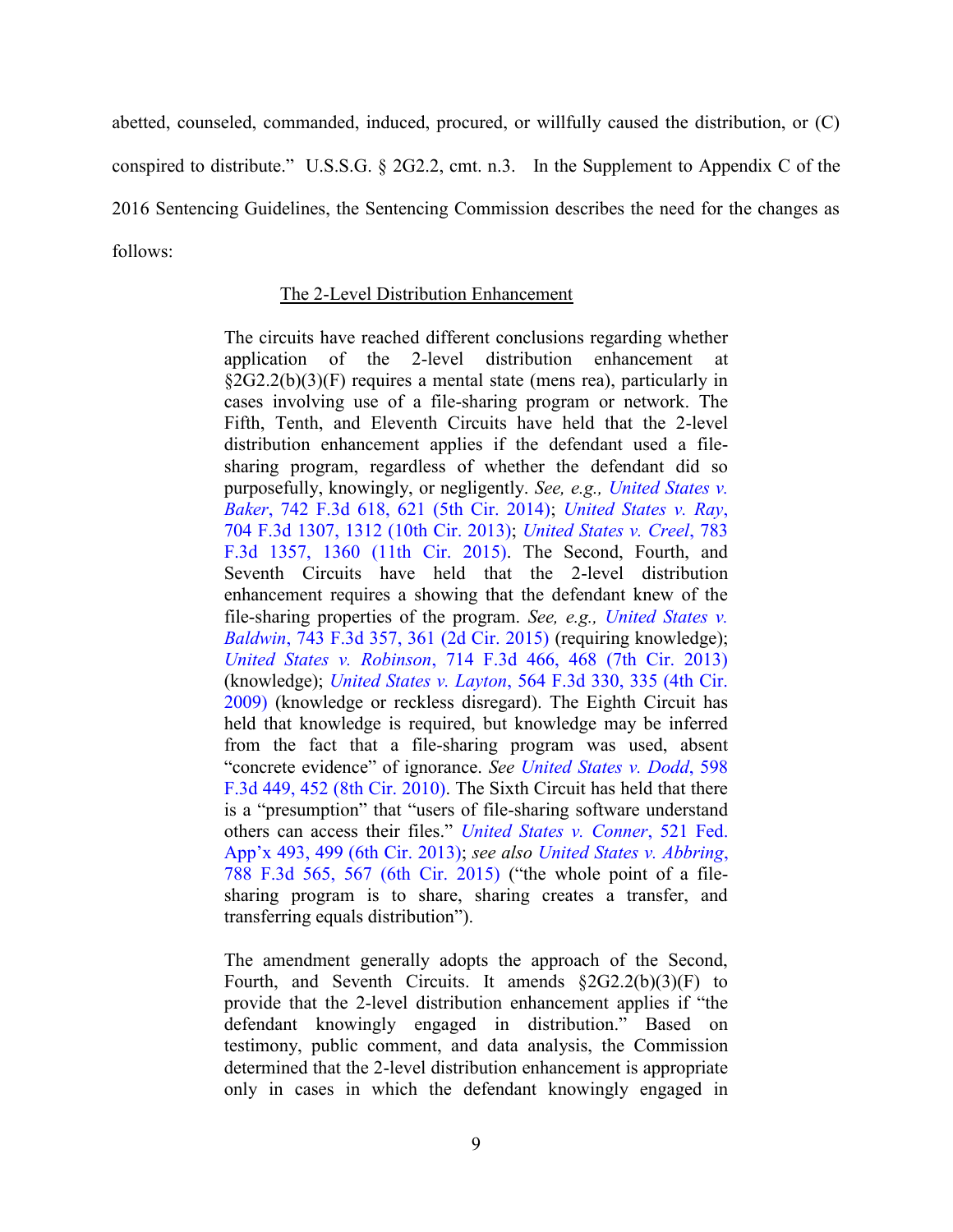distribution. An accompanying application note clarifies that: "For purposes of subsection (b)(3)(F), the defendant 'knowingly engaged in distribution' if the defendant (A) knowingly committed the distribution, (B) aided, abetted, counseled, commanded, induced, procured, or willfully caused the distribution, or (C) conspired to distribute." Similar changes are made to the 2-level distribution enhancement at  $\S 2G2.1(b)(3)$  and the obscenity guideline, §2G3.1 (Importing, Mailing, or Transporting Obscene Matter; Transferring Obscene Matter to a Minor; Misleading Domain Names), which contains a similarly tiered distribution enhancement.

U.S.S.G., Supp. to App'x C, "Amendment 801" at 144-45 (Nov. 1, 2016). Based on this explanation, it appears that the United States Court of Appeals for the Third Circuit was not on either side of the Circuit split which the Sentencing Commission resolved through its amendment to § 2G2.2(b)(3)(F). *Cf. United States v. Husmann*[, 765 F.3d 169, 176 \(3d Cir. 2014\)](http://www.westlaw.com/Find/default.wl?rs=kmfn4.8&vr=2.0&kmvr=2.6&FindType=Y&DB=0000506&serialnum=2034275046&kmsource=da3.0) ("While several circuits have held that merely placing child pornography in a shared folder on a file sharing network warrants application of a distribution enhancement, no circuit has relied on the Sentencing Guidelines definition of 'distribution' to interpret the meaning of the term in §  $2252(a)(2)$ .").

Most importantly for Defendant's case, however, is that his  $\S$  2255 claim challenges his sentence but not his conviction, which resulted from his knowing and voluntary guilty plea entered with the advice of his counsel to the distribution count. (Docket Nos. 79; 80; 85). Since Defendant necessarily admitted that he knowingly distributed child pornography over the file sharing network by pleading guilty, the Sentencing Commission has expressly recognized that the revised version of the enhancement would be appropriately applied in his case. *See* U.S.S.G., Supp. to App'x C, "Amendment 801" at 144-45 ("the Commission determined that the 2-level distribution enhancement is appropriate only in cases in which the defendant knowingly engaged in distribution."). Therefore, the existing record clearly demonstrates that Defendant is not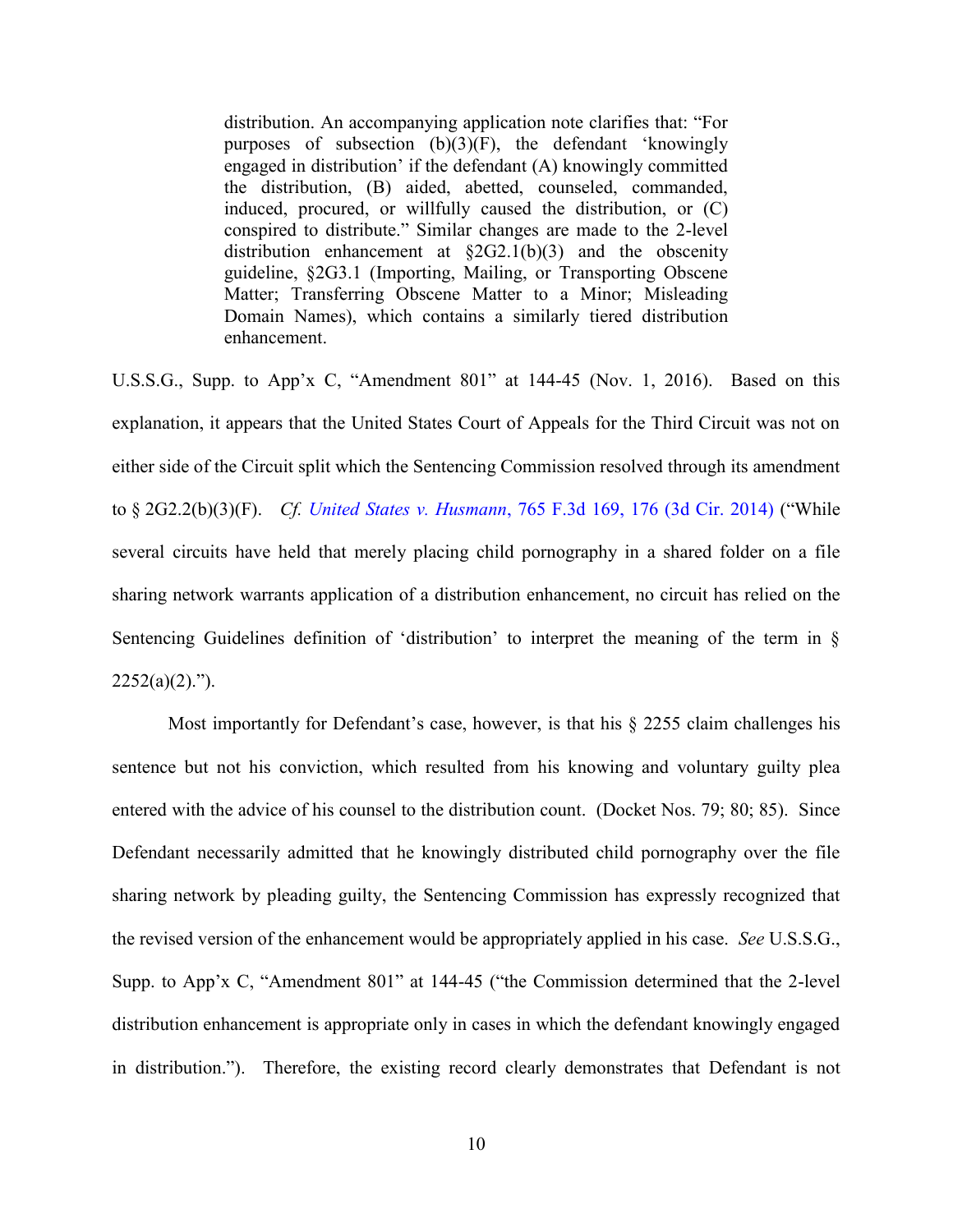entitled to relief. *See Tolliver*[, 800 F.3d at 141.](http://www.westlaw.com/Find/default.wl?rs=kmfn4.8&vr=2.0&kmvr=2.6&FindType=Y&DB=0000506&serialnum=2036994238&kmsource=da3.0)

In any event, Defendant's present assertions that he was unaware that he knowingly distributed child pornography through the file sharing network are wholly incredible because they clearly conflict with the uncontested facts that Defendant admitted during the course of this matter. *See e.g., Blackledge v. Allison*[, 431 U.S. 63, 73-74 \(1977\)](http://www.westlaw.com/Find/default.wl?rs=kmfn4.8&vr=2.0&kmvr=2.6&FindType=Y&DB=0000780&serialnum=1977118772&kmsource=da3.0) ("the representations of the defendant, his lawyer, and the prosecutor at [a plea] hearing, as well as any findings made by the judge accepting the plea, constitute a formidable barrier in any subsequent collateral proceedings. Solemn declarations in open court carry a strong presumption of verity."). Again, Defendant is a well-educated, computer software engineer, had amassed thousands of videos and photographs of child pornography via the EMULE software and admitted that he knowingly distributed the materials through the file sharing network to an undercover officer. He also stipulated to the application of the challenged enhancement as part of his plea agreement with the Government. Defendant's sentence was arrived at after the Court carefully considered all of the § 3553(a) factors in his case and the 151 month sentence represented a variance well below the advisory guidelines range of 240 months' incarceration or the statutory maximum penalty for his offense. Indeed, the sentence imposed remains well below an advisory guidelines range of 210- 240 months computed without the challenged enhancement.

Overall, the Court finds that there is no basis in law or fact justifying the extraordinary relief to set aside Defendant's valid federal sentence under § 2255. *See Travillion*[, 759 F.3d at](http://www.westlaw.com/Find/default.wl?rs=kmfn4.8&vr=2.0&kmvr=2.6&FindType=Y&DB=0000506&serialnum=2033783700&kmsource=da3.0)  [288.](http://www.westlaw.com/Find/default.wl?rs=kmfn4.8&vr=2.0&kmvr=2.6&FindType=Y&DB=0000506&serialnum=2033783700&kmsource=da3.0) Accordingly, his Motion is denied.

### V. CONCLUSION

Based on the foregoing, Defendant's Motion to Vacate, Set Aside or Correct Sentence under [28 U.S.C. § 2255](http://www.westlaw.com/Find/default.wl?rs=kmfn4.8&vr=2.0&kmvr=2.6&FindType=L&DB=1000546&DocName=28USCAS2255&kmsource=da3.0) is denied, with prejudice. The Court also holds that Defendant has failed

11